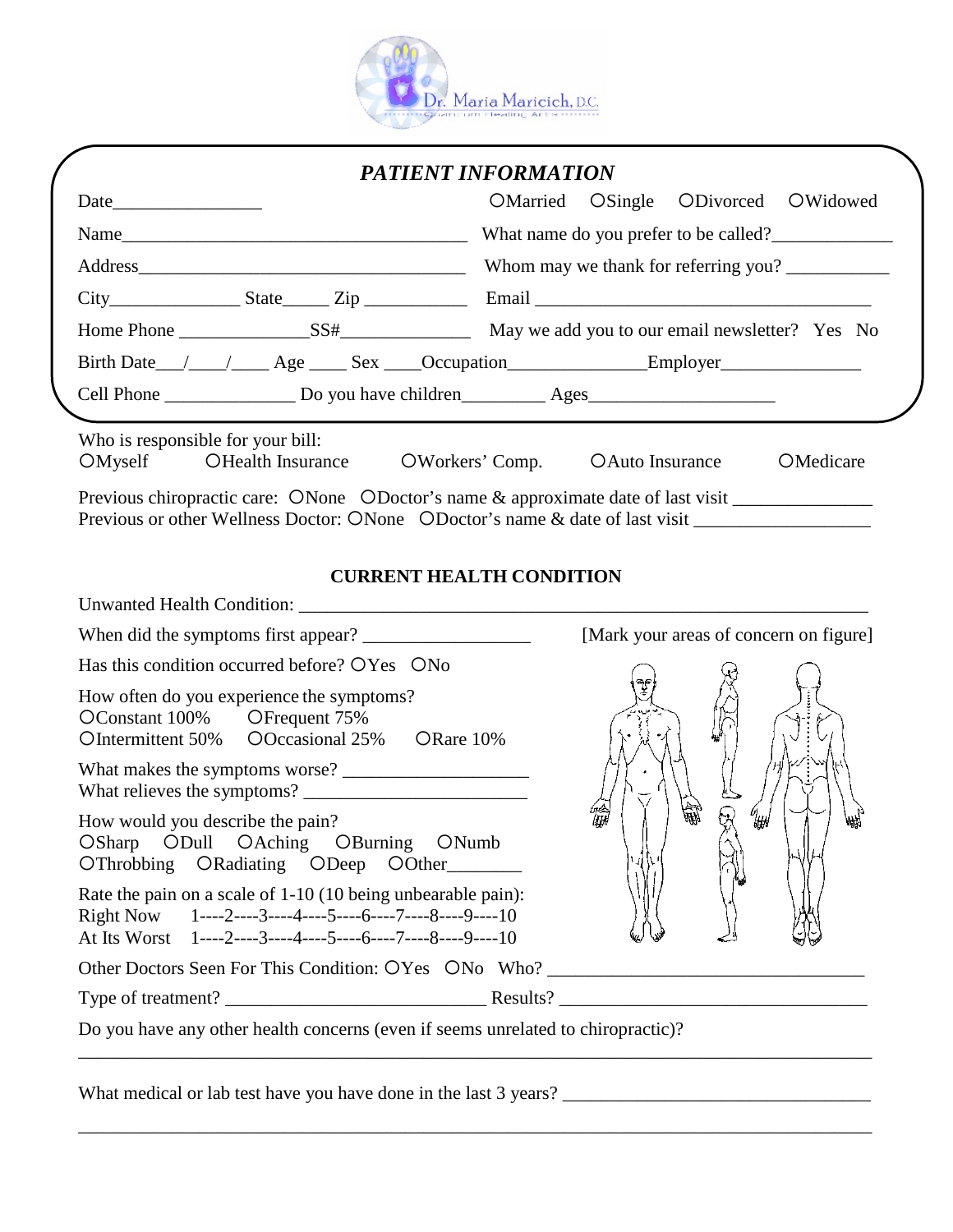### **DO YOU EXPERIENCE ANY OF THE FOLLOWING**

OHeadaches Light bothers eye OIrritability

Digestive trouble **ONumbness** Chronic ill health OTension **OAnxiety** Loss of memory **ODepression** OChronic pain Low immunity

**OFatigue OAllergies** OSleeping problems

#### **CHECK ANY YOU HAVE HAD IN THE PAST 6 MONTHS**

*Musculoskeletal Code* General Stiffness General Weakness Swollen/achy Joints OSpinal Curvature ONeck Pain OArm Pain OPain Between **Shoulders** OLow Back Pain Foot Trouble Jaw Problems

*Nervous System Code* **ONervous OClumsy ODizziness OF**orgetfulness **ODepression** Cold/Tingling Extremities **OStress OTwitching** Can't concentrate Difficulty with speech Can't remember words *General Code* Weight Loss/gain OHormone issues OThyroid Problems OHead Injury ONeed caffeine to function OIrregular Heartbeat OHigh/low blood sugar Lack of Saliva Hot/cold **OArthritis**  $O$ Anemia OSkin condition

# *Gastrointestinal Code*

 Gas/Bloating/Belching Abdominal Cramps OHeartburn/acid reflux OPoor/Excessive Appetite **OExcessive Thirst** Candida **ONausea** Diarrhea **OC**onstipation Gall Bladder Problems OBlack/Bloody Stools Colitis/ IBS

*C-V-R Code* OChest Pain **OShortnes Breath** OHigh Blood Pressure O Low Blood Pressure **OHeart Problems** Lung Problems Varicose Veins OAnkle Swelling OStroke **OPneumonia** OHigh Cholesterol

#### *Immune System Code*

OFeeling feverish OSore throat OStuffed Nose Frequent Colds OSinus Trouble **OHoarseness OAsthma** OAchy joints

#### *Genitourinary Code* OBladder Trouble Painful/Excessive **Urine OFrequent Urination** Difficult Urination

#### *For Women Only*

**OCramps** OIrregular Cycle Painful Periods **OPMS** OPregnant (now) **OInfertility** OHeavy bleeding **OFibroids** OPeri-menopause **OMenopause** 

O0ther

#### **HEALTH HABITS**

| Frequency __________                       |
|--------------------------------------------|
|                                            |
| Do you sleep on your: OBack OSide OStomach |
| Cigarettes/Tobacco                         |
|                                            |

#### **FAMILY HISTORY**

Family Members - Present and past health conditions (Example: heart disease, cancer, diabetes, arthritis, etc.)